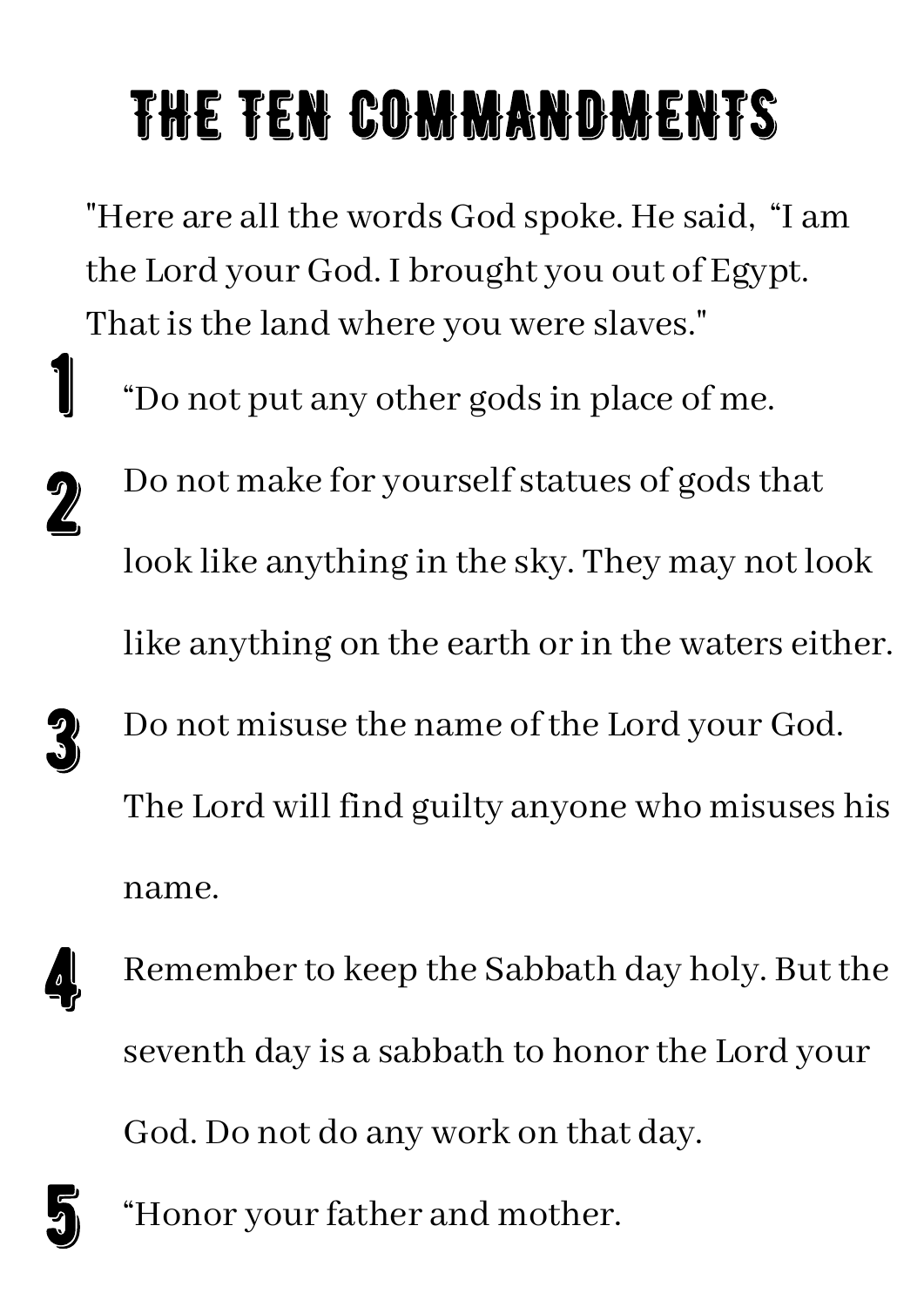

Do not murder.



8

9

Do not commit adultery.

Do not steal.

Do not be a false witness against your neighbor

(do not lie) .

Do not want to have anything your neighbor owns." 10

(Exodus 20:1-17 NIRV)

## SUMMED UP

'Jesus replied, " 'Love the Lord your God with all your heart and with all yoursoul. Love him with all your mind.' (Deuteronomy 6:5) This is the first and most important commandment. And the second is

like it. 'Love your neighbor as you love yourself.' ( Leviticus 19:18 ) Everything that is written in the Law and the Prophets is based on these two commandments."' (Matthew 22:37-40 NIRV)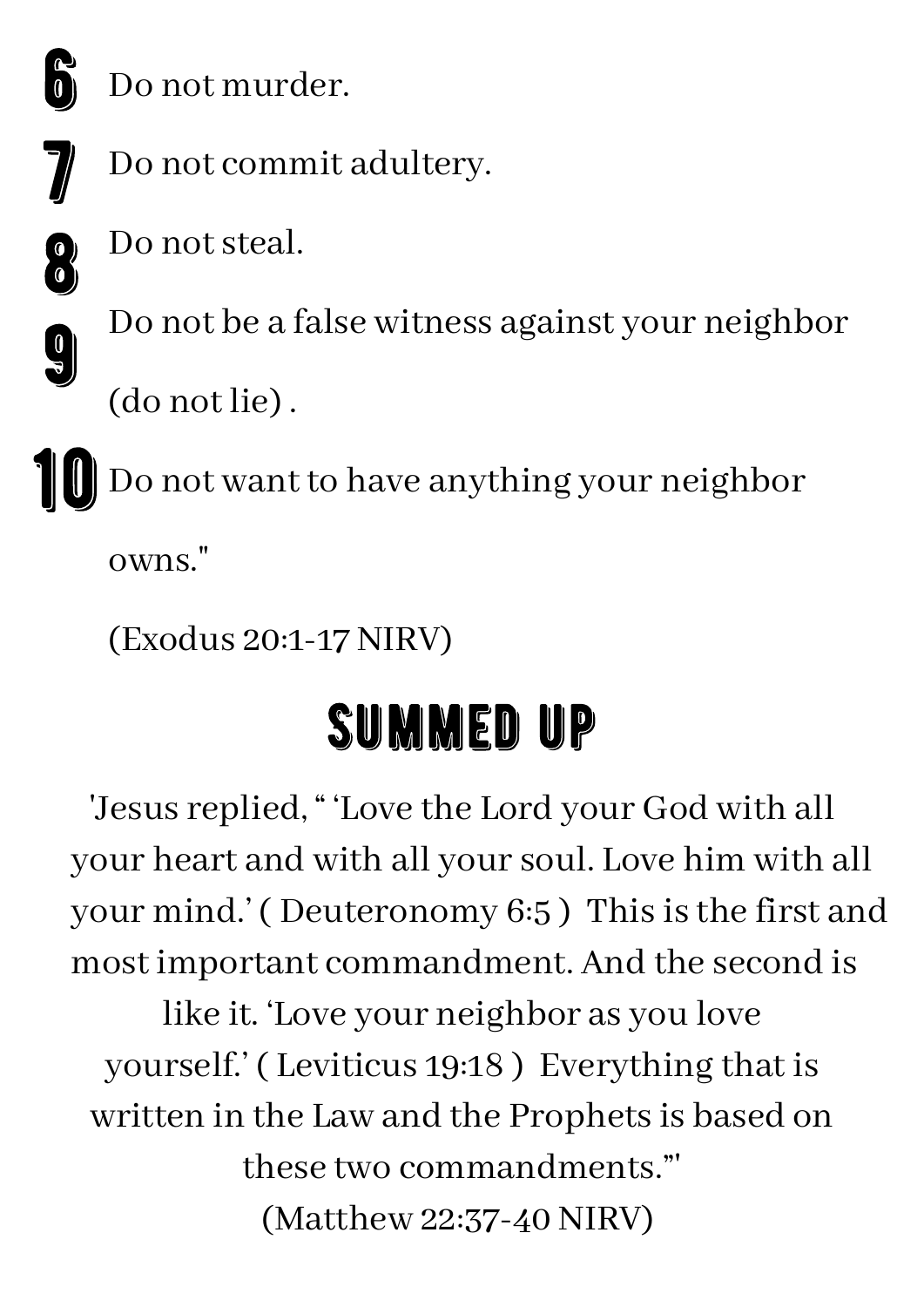

1. Try to memorize the Ten Commandments.

2. How can the Ten Commandments be summed up?